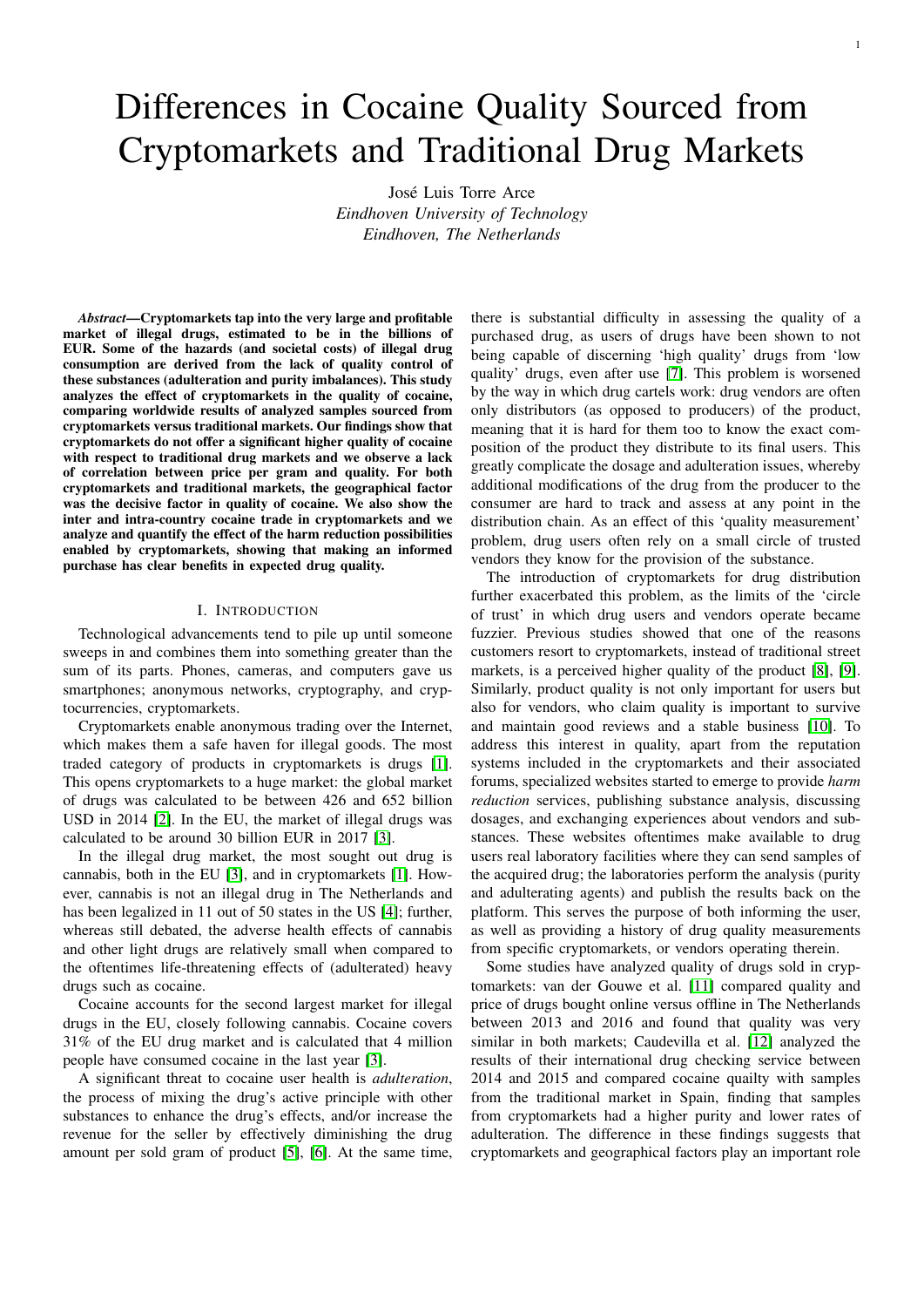in the quality of drugs.

In this study, we will use data, available through both public and private sources, on cryptomarkets and traditional markets to compare purity and adulteration of cocaine samples across different countries and type of markets. This will allow us to analyze the differences between cryptomarkets and traditional markets when it comes to the illegal drug market, and the factors that cause these differences.

This study addresses the following main research goal: Identify differences in cocaine quality obtained through cryptomarkets and traditional drug markets.

To guide this study and to do a comprehensive analysis of these differences, we divide the main goal in three research questions.

First we analyze general differences between cryptomarkets and traditional drug markets and see what is the effect of the market in the quality of the sample:

RQ1: *Are there differences between the quality of cocaine samples traded in traditional markets and those available through cryptomarkets?*

Then, as cryptomarkets enable a global market for drugs, we analyze how geographical factors affect the quality of samples and if this effect is different between cryptomarkets and traditional drug markets:

RQ2: *Does the quality of cocaine samples depend on its geographical provenance?*

Finally, it is very easy for a user to compare different vendors in cryptomarkets before making a purchase—much like everyone does with any other (legal) purchase—, but the benefits of a informed purchase are not clear in the case of cryptomarkets, we want to analyze and quantify this:

RQ3: *How quality of cocaine samples sourced from cryptomarkets vary across vendors?*

This document is structured as follows: Section [II](#page-1-0) provides some background about drug consumption—defines purity and adulteration and describes the most common adulterant and its effects on the health of consumers—, it also introduces harm reduction strategies and drug checking services. Section [III](#page-2-0) presents the relevant literature, Section [IV](#page-2-1) details the methodology followed in this study, including the identification of data sources and the data collection and its preparation. Section [V](#page-3-0) contains the results of the analysis of the data. In Section [VI](#page-6-0) we discuss the analysis of the data and present the implications of our results, as well as the limitations of the study and future work. Section [VII](#page-9-12) concludes the paper with a brief highlight of the findings.

# II. BACKGROUND

<span id="page-1-0"></span>Drug (ab)use is a global public health problem with huge economic and human costs [\[13\]](#page-9-13): from law enforcement operations (e.g., the 'War on Drugs'), medical interventions to help people with drug related problems, and violence related to drug crimes.

As putting drug trade and consumption to a halt is not a feasible goal in the short term, much attention has been spent, by voluntary and independent organizations, on *quality control* of the traded substances [\[14\]](#page-9-14): the illegal nature of drug

trade and consumption favours the adoption of *adulteration* substances that modify the chemical properties of the drug, often with increased adverse effects on the health of the final user [\[15\]](#page-9-15), [\[16\]](#page-9-16), [\[6\]](#page-9-5). In this study, we will use the definition of adulteration from [\[12\]](#page-9-11), as: "*the addition of a component not ordinarily part of that substance*". Hence, adulteration occurs when drugs are mixed with other substances, either to enhance or change their effects or just to increase revenue for the seller by being able to generate a greater trade volume per gram of active drug principle. These adulterants can in some cases be more dangerous than the actual drug, as exemplified with the current problem regarding heroin mixed with fentanyl (an opiod 50 times as potent as heroin), that is reportedly causing an increment in overdose-related deaths in the US [\[6\]](#page-9-5). The most common adulterant in cocaine is levamisole [\[17\]](#page-9-17), [\[18\]](#page-9-18), an antihelminthic (deworming) substance used in veterinary medicine [\[19\]](#page-9-19), it was also used in humans to treat pediatric nephritic syndrome, rheumatoid arthritis, and as adyuvant in cancer treatment of the colon until it showed a significant toxicity [\[18\]](#page-9-18), [\[20\]](#page-9-20). The main adverse effect of levamisole is agranulocytosis, an acute condition characterized by lowered white blood cell count. People suffering from agranulocytosis are immunodepressed and are at a very high risk of serious infections from things that will usually not cause infections [\[21\]](#page-9-21). Adverse effects of levamisole are dose and duration dependent, daily users as well as weekend users with high consumption are the main groups that can suffer these effects [\[19\]](#page-9-19).

A different but related issue is that of *purity*, which [\[12\]](#page-9-11) defines as "*the proportion of the active principle present in a sample compared to those of synthesis impurities, residual solvents or diluents*". Purity is therefore generally reported as the percentage of the active principle in the sample. Whereas *adulteration* may induce the absorption of dangerous chemicals through ingestion or inhalation, uncertainty on the purity of a drug may lead to severe dosage problems: as the user's organism adapts to tolerate a certain intake of the active principle per application, a drastic increase in the absorbed amount of the active principle in a single application may lead to severe health issues, and death. For example, a person used to consume a certain dosage of low purity cocaine (say, 1 gram of 40%-purity cocaine) might overdose when consuming the same dosage of high purity cocaine (e.g., 1 gram of 90% purity cocaine). Aggravating this problem, drug users are reported to *not* being able to distinguish a high-purity sample from a low-purity one, even after its use (that being oral, or through inhalation or injection). This issue boils down again to the illegality of the product: as it is not possible to 'certify' the properties of the product to inform its users *before* application (e.g., similarly to how reporting alcohol content is mandated by law on all alcoholic beverages), it is not possible for a drug user to adjust the intake of drug products to always tolerable levels. By comparison, most people would drink a pint of 4.6% Vol. beer, but not a pint of 55% Vol. whiskey.

To address this problem, drug checking services arose at the end of the '90s. These services analyze drug samples anonymously delivered by users who want to know the chemical composition and properties of the drug they purchased; the analyses usually provide composition analysis and purity as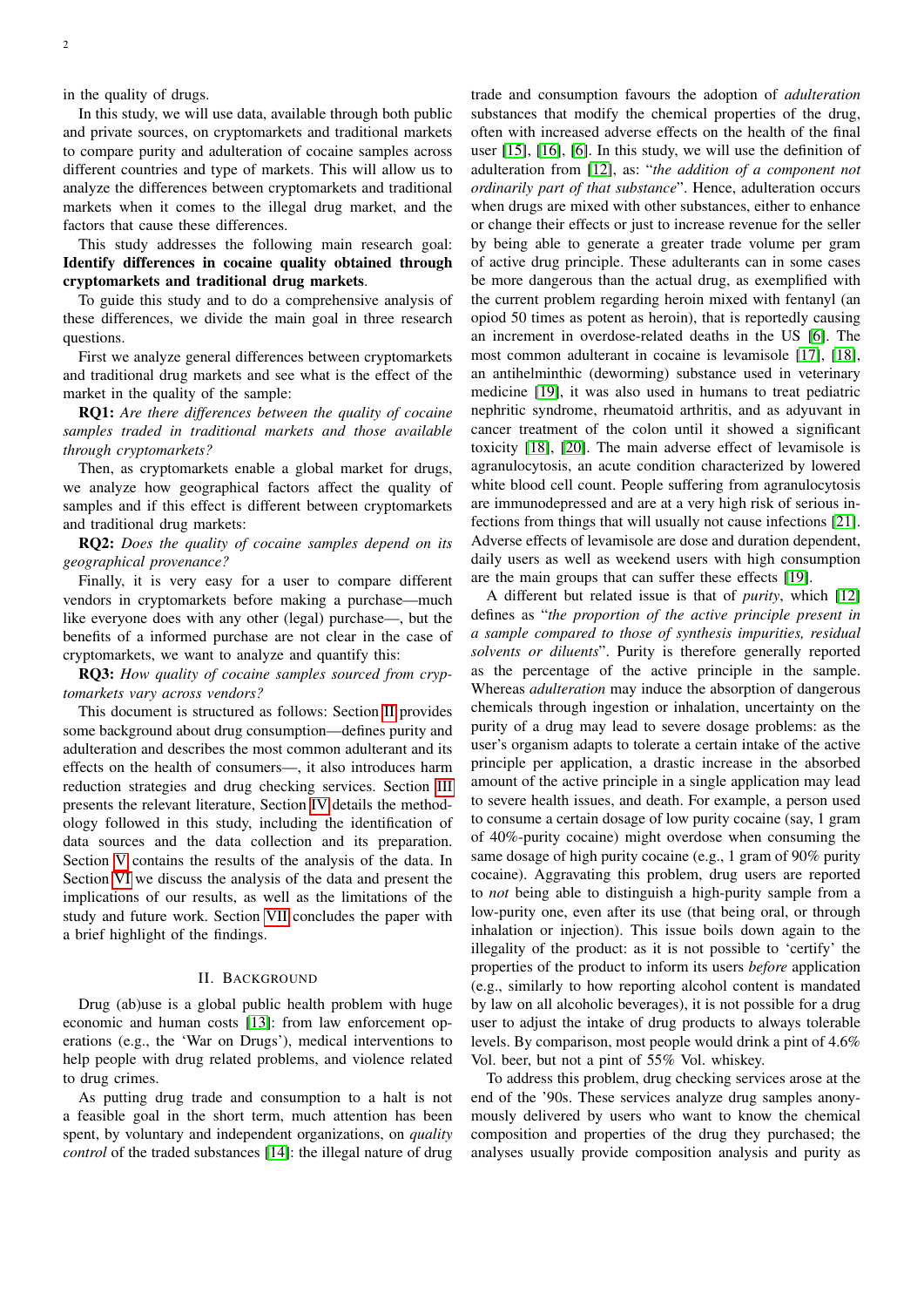well as an explanation of the risks of the adulterants found in the submitted sample. There are currently drug checking services in most countries of the EU [\[5\]](#page-9-4). Even though these services cannot be the only weapon to fight drug deaths and harm reduction through public policy, previous studies provide evidence of their usefulness: for example, drug safety testing pilots at two UK festivals in 2016 saw almost one in five users (18%) dispose of their drugs once aware of their content [\[22\]](#page-9-22).

As a (small) part the global drug market progressively moves to online platforms, one of these laboratories (Energy Control [\[23\]](#page-9-23)) started providing their service through platforms and forums in the so-called 'darkweb' or 'hidden web'. "DNMA" (acronym for DarkNet Market Avengers) currently is the most prominent and active platform where users can ask for the analysis of samples acquired through hidden web cryptomarkets. In the DNMA forum, the administrators offer 'codes' that any user of the forum could request and send their substances to a laboratory to get them tested; Figure [1](#page-2-2) provides an overview of this mechanism.

#### III. RELATED WORK

<span id="page-2-0"></span>The European Monitoring Center for Drugs and Drug Addiction (EMCDDA) [\[24\]](#page-9-24) publishes a yearly report about the EU Drug Markets. In their 2019 report [\[3\]](#page-9-2), they emphasize that the drug market is "increasingly digitally enabled", mentioning explicitly cryptomarkets ("darknet hidden markets"). However, they do not analyze the differences between the digital and non-digital markets. This study complements their work by providing a comprehensive analysis and quantification of the differences between cryptomarkets and traditional markets in terms of the quality of the substances.

The purity and adulteration of cocaine has been studied in different locations and time periods: Galicia, Spain, between 2007 and 2014 [\[25\]](#page-9-25); Modena and Regio Emilia, Italy, between 2008 and 2017 [\[26\]](#page-9-26); the south metropolitan area of Rome, Italy, over the course of a year [\[18\]](#page-9-18); Queensland, Australia, in 2015 and 2016 [\[17\]](#page-9-17); France, in 2006 [\[7\]](#page-9-6); The Netherlands, between 2013 and 2016 [\[11\]](#page-9-10); the United States, between 1984 and 1997 [\[27\]](#page-10-0).

The Trans European Drug Information (TEDI) project published a report about drug testing in Europe, including data from 6 countries, using data from the drug checking services of each country [\[5\]](#page-9-4). This study, however, does not take into account where the substances were acquired (regular markets or cryptomarkets).

The findings in these studies are linked to the locations in which the sample was taken; cryptomarkets, on the other hand, enable a global drug market in which a user can purchase a substance from a vendor in a different country or even continent. For this reason, in this study, we analyze international data.

Studies about cryptomarkets have been mainly focused in users [\[8\]](#page-9-7), [\[9\]](#page-9-8), vendors [\[10\]](#page-9-9), and amount of business [\[28\]](#page-10-1), [\[29\]](#page-10-2). Quality of illegal drugs in cryptomarkets has been studied in [\[12\]](#page-9-11), [\[11\]](#page-9-10), and specific adulteration problems in [\[16\]](#page-9-16), [\[30\]](#page-10-3).

The studies that have compared cryptomarkets and traditional markets have done so with some geographical limitations: [\[11\]](#page-9-10) did it only for users in The Netherlands, [\[12\]](#page-9-11) used

<span id="page-2-2"></span>

The administrators of the websites (DNMA and DNStars) purchase codes in bulk from the laboratory. When users request a code, the administrators gives them one, which they will use when sending the sample to the analysis laboratory. The analysis laboratory then sends the result of the analysis to the administrators of the websites who publish them.

Figure 1: Flow diagram of the analysis process.

worldwide results for cryptomarkets, but the comparison was done with the traditional market in Spain.

Several studies [\[8\]](#page-9-7), [\[9\]](#page-9-8) mention that cryptomarket users research the markets, drugs, and vendors prior to making a purchase, much like any other buyer of legal goods in the internet. Our work is the first that is able to quantify the effect of this informed choices by using data from harm reduction websites to compare drug checking results from different vendors.

#### IV. METHODOLOGY

## <span id="page-2-1"></span>*A. Identification of analysis laboratories*

We started researching drug quality in cryptomarkets in the DNMA forum, a forum in the hidden web focused in drug discussion, including harm reduction. Reading the forums, we discovered that the analysis were performed by a Spanish NGO working in harm reduction: *Energy Control* [\[23\]](#page-9-23).

After an additional investigation on previous research conducted by *Energy Control* [\[5\]](#page-9-4) and through Internet searches, we discovered three further harm reduction organizations that offer these kind of analysis: *Ai Laket!* also in Spain, *WEDINOS* in Wales (UK), and *DIMS* in The Netherlands. Whereas *Ai Laket!* and *WEDINOS* have a dataset available online (ref Sec. [IV-C\)](#page-3-1), *DIMS* does not. Furthermore, we suspected that the data published on DNMA was only a small subset of all the analyses conducted by *Energy Control*. We therefore proceeded to contact both *Energy Control* and *DIMS* to request access to their data. We report on this activity in Section [IV-C](#page-3-1) below.

## *B. Identification of data sources*

Referring to these laboratories as sources for data on drug quality analysis, we identified the following datasets:

• *Energy Control*: the DNMA forum reports analysis results performed by *Energy Control*. We were able to contact Energy Control and schedule an interview with Dr. Caudevilla, one of the professionals behind Energy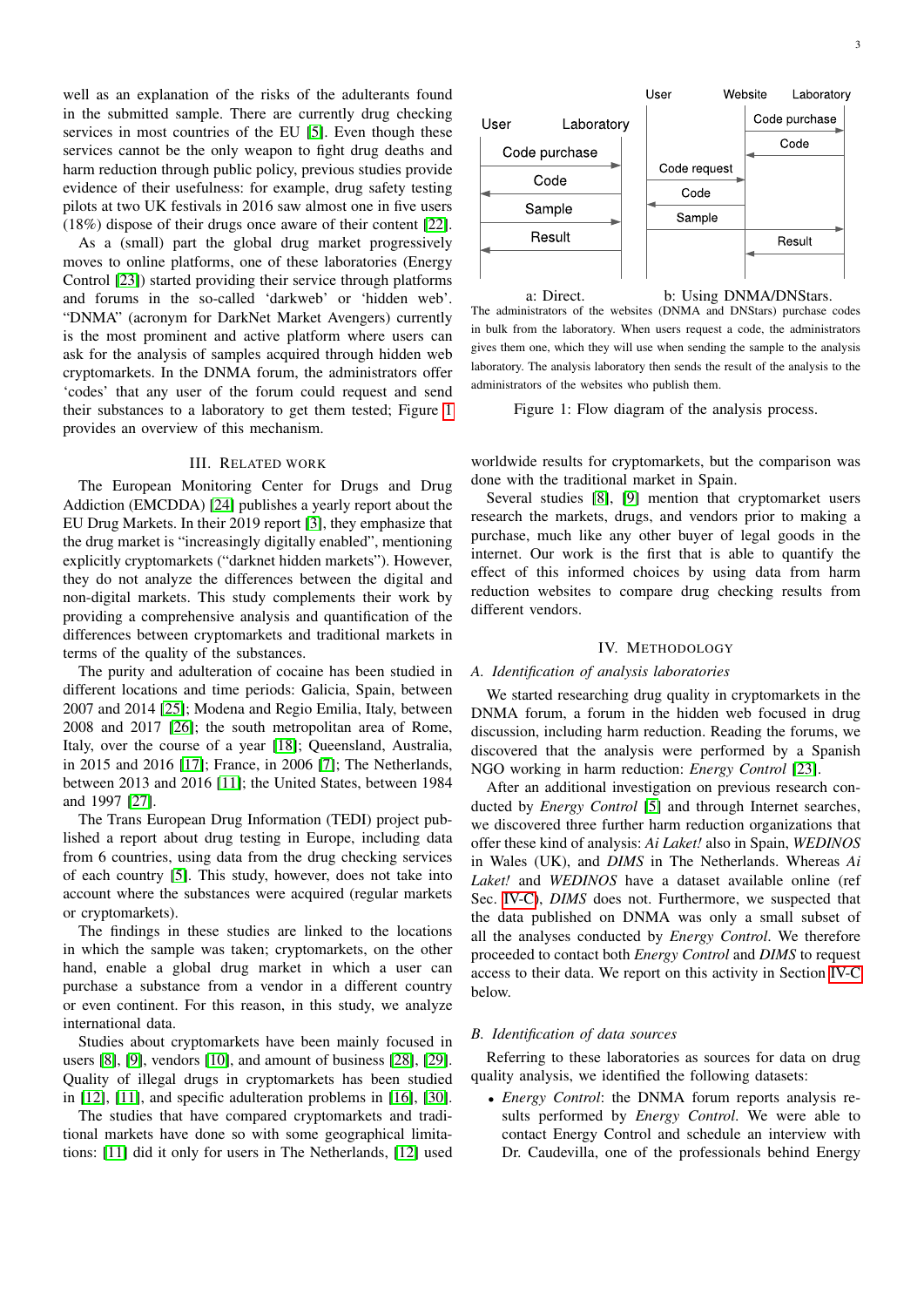Table I: Dataset description.

<span id="page-3-3"></span>

| Laboratories   | Dataset | Samples | Market           | Type    |
|----------------|---------|---------|------------------|---------|
| Energy Control | DNMA    | 68      | Cryptomarkets    | Public  |
|                | DNStars | 66      | Cryptomarkets    | Public  |
|                | ЕC      | 381     | Cryptomarkets    | Private |
|                | ЕC      | 286     | No cryptomarkets | Private |
|                | ЕC      | 106     | No information   | Private |
| WEDINOS        | DNStars | 30      | Cryptomarkets    | Public  |
| Ai Laket!      | AiLaket | 132.    | No information   | Public  |

Control. Dr. Caudevilla is a Doctor of Medicine that was known as Dr. X in the forums of early cryptomarkets, were he answered drug related questions. In our interview, he pointed to another website that performed a similar role as DNMA: DNStars, that resulted in another dataset. He also kindly shared with us the anonymized results from their international drug checking service. To keep track of data provenance, we report separately analyses performed by Energy Control across these three platforms and identify three respective datasets split by the provenance of the data: DNMA, DNStars, EC.

• The website of *Ai Laket!* publishes the results of their drug checking service. This information will be our AiLaket dataset.

Finally, we got in touch with DIMS, but they declined our request to access their analysis data as they are unfortunately unable to share it with third parties.

The difficulties that arise from comparing analysis performed by different laboratories will be dicussed in Section [IV-D.](#page-3-2)

# <span id="page-3-1"></span>*C. Data collection*

We used 4 datasets in the analysis. The datasets DNMA, DNStars, and AiLaket consist in public data that we gathered from the respective websites and parsed into a format that can be analyzed. The dataset EC consists in data from Energy Control that was shared with us in anonymized form. Table [I](#page-3-3) provides a summary of the datasets, grouped by the laboratories that performed the testing.

- 1) DNMA. We crawled the DNMA forum from October 2018 to December 2018 using Scrapy for the scraping and Privoxy to route the traffic through Tor. During this period, we visited the website twice a week with the crawler configured to add any new results to our database. We gathered 68 results from October 2017 to November 2018.
- 2) DNStars. DNStars has a separate results page in which they publish results from drug checking services. This page allows filtering by substance, which enabled us to copy the data into a spreadsheet. We gathered 96 results from March 2018 to October 2019.
- 3) EC. Energy Control shared with us data from their International Drug Checking Service. The data contained 773 results from which approximately a half (381) were from cryptomarkets, from January 2017 to July 2019.

4) AiLaket. Ai Laket! publishes their drug checking results online, however there is no possibility of filtering them by substance. We used Beautiful Soup to extract the data and parse it into an appropiate form, We gathered 249 results from August 2014 to November 2018.

Details about how the substance analysis was performed are out of the scope of this study but can be found in the websites of the laboratories (*Energy Control* [\[23\]](#page-9-23), *WEDINOS* [\[31\]](#page-10-4) and *Ai Laket!* [\[32\]](#page-10-5)).

# <span id="page-3-2"></span>*D. Data preparation*

Most of our data falls into the period 2017-2019, where we have data from both cryptomarkets and no cryptomarkets. The only data we have outside this time frame is from the AiLaket! dataset. This dataset is heavily localized in a region of Spain and lacks information about the market in which the drug was purchased. For these reasons, we will only consider results between 2017 and 2019 for the analysis.

DNMA and DNStars provide a proxy between the users and the labs analyzing the samples. Due to this, the results in the datasets DNMA and DNStars that list Energy Control as the laboratory in which the sample was analyzed, should be a subset of the EC dataset. To check this, and to analyze the reliability of these websites, we tried to match each of the records analyzed by Energy Control in DNMA and DNStars with entries in EC that come from cryptomarkets. First, we performed an inner join between the EC dataset and DNMA and DNStars by Purity, Adulterated, Levamisole, and Levamisole concentration. Then, we filtered the results adding the constrain that the date in EC must be in the 30 days before the publication date in DNMA or DNStars. With these constraints, we found matches for 41 results out of 66 in DNStars and for 34 out of 68 in DNMA. This is less than we would expect, as we would expect to find a match for each result in DNStars and DNMA. As some of the data in DNMA and DNStars also appear in the EC dataset, we will use both datasets separately: we will use the EC dataset in most comparisons between cryptomarkets and no cryptomarkets—as DNMA and DNStars only contain data from cryptomarkets—, and we will use DNMA and DNStars in analysis that could benefit from the extra variables that these datasets contain.

Finally, as mentioned in Section [II,](#page-1-0) *Energy Control* defines purity as "*the proportion of the active principle present in a sample compared to those of synthesis impurities, residual solvents or diluents*", whereas adulteration is "*the addition of a component not ordinarily part of that substance*" [\[12\]](#page-9-11). Ai Laket!, on the other hand, uses a different purity definition, measuring the ratio between substance and adulterants. Levels of purity reported in Ai Laket! dataset are therefore not comparable to those of other datasets; for this reason, analysis of purity in this paper does not include data from Ai Laket!.

## V. RESULTS

<span id="page-3-0"></span>In this section, we first describe the data and give some aggregate statistics, then we continue the analysis guided by the research goals.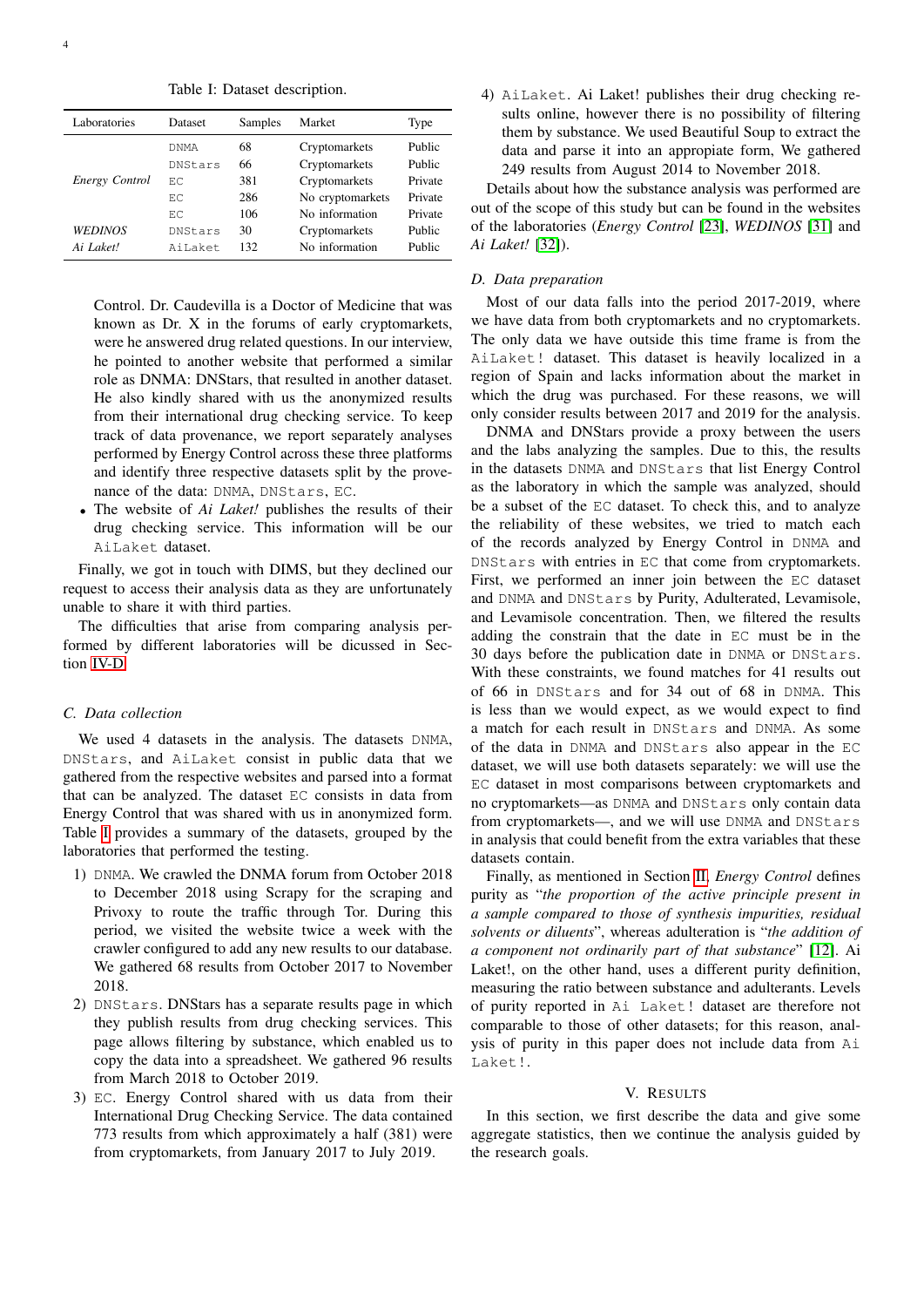Table II: Summary of collected data.

<span id="page-4-0"></span>

| Variable                | Dataset          | Unit        | Description                                 | Lvls | Min              | Mean       | Max        | sd   |
|-------------------------|------------------|-------------|---------------------------------------------|------|------------------|------------|------------|------|
| market                  | All              | Cat.        | Type of market from which the sample comes. | 3    |                  |            |            |      |
| lab                     | All              | Cat.        | Laboratory that performed the analysis.     | 3    |                  |            |            |      |
| date                    | All              | Date        | Date in wich the result was published.      |      | 2017-01-02       | 2018-04-23 | 2019-10-24 | 263  |
| purity                  | All <sup>1</sup> | [0,1]       | Concentration of the main substance.        |      | $\boldsymbol{0}$ | 0.65       |            | 0.27 |
| adulterated             | All              | <b>Bool</b> | Is the sample adulterated.                  |      | $\mathbf{0}$     | 0.31       |            | 0.46 |
| levamisole <sup>2</sup> | All              | Bool        | Contains levamisole.                        | 2    | $\mathbf{0}$     | 0.23       |            | 0.42 |
| leva $cone3$            | All <sup>1</sup> | [0,1]       | Concentration of levamisole.                |      | $\boldsymbol{0}$ | 0.06       | 0.9        | 0.17 |
| vendor                  | DNMA, DNStars    | Cat.        | Vendor who sold the sample.                 | 73   |                  |            |            |      |
| vendor_country          | <b>DNMA</b>      | Cat.        | Vendor country.                             | 7    |                  |            |            |      |
| price                   | DNMA             | <b>EUR</b>  | Price per gram.                             |      | 39               | 56         | 75         | 11   |
| country_origin          | AiLaket, EC      | Cat.        | Country of the sample.                      | 32   |                  |            |            |      |

*Unit* indicates the type of data field. *Levels* indicates the number of factors in categorical variables (including blank value). Summary statistics are provided for numerical variables and boolean variables, where 0 is considered FALSE and 1 TRUE.

<sup>1</sup> Results in the DNStars dataset analyzed by *WEDINOS* do not contain percentage purity of main substance or adulterants.

<sup>2</sup> Levamisole is the main adulterant in cocaine. See Section [II](#page-1-0) for a description.

<span id="page-4-1"></span><sup>3</sup> Levamisole concentration is defined as the percentage of levamisole present in the sample.

Table III: Variables available in each dataset.

| Dataset |   |      | Market Vendor Price Sample country Vendor country |      |
|---------|---|------|---------------------------------------------------|------|
| AiLaket |   |      |                                                   | -    |
| DNMA    |   | Some | $\overline{\phantom{a}}$                          | Some |
| DNStars |   |      | -                                                 | -    |
| E.C.    | ۰ |      |                                                   | -    |

<span id="page-4-2"></span>

Figure 2: Number of results per month for each dataset.

Table [II](#page-4-0) contains a summary of the collected variables. Due to their provenance, not all datasets contain the same variables. While some of them are shared between all (purity and adulteration), we only know the price of some samples in the DNMA dataset. In a similar way, we only have vendor information in the datasets that were gathered from harm reduction websites: DNMA and DNStars. Table [III](#page-4-1) details the variables that each dataset contains.

#### <span id="page-4-3"></span>*A. Descriptive statistics*

Table [II](#page-4-0) reports a summary of the collected variables with their description.

As mentioned in Section [IV-D,](#page-3-2) we limit our data to the period 2017-2019, with the earliest recorded sample sitting at the beginning of 2017 and the last one in October 2019. The EC dataset is the one that spans more time: from January 2017 to July 2019; it is also the one with more samples: 773. The other datasets contain less number of samples and also the time frame is smaller; DNMA contains 68 samples from October 2017 to November 2018, DNStars starts in March 2018 and contains 96 samples until October 2019, and AiLaket 132 from March 2017 to November 2018. Figure [2](#page-4-2) shows a time histogram of the samples for each dataset, each bar corresponding to a month. The distribution of samples across time is more or less uniform, the EC dataset presents less results in the summer months, when they focus more on on-site testing in events.

The purity of the samples varies substantially between datasets (Table [IV\)](#page-5-0). The datasets DNMA and DNStars have the highest purity (around 70%) and the lowest adulteration rate (around 25%). These datasets contain only samples sourced from cryptomarkets and, as mentioned in Section [IV-D,](#page-3-2) should be a subset of the EC dataset. Purity of the EC dataset is lower than that of DNMA and DNStars (58%), and has also higher standard deviation (30% in EC and around 15% in DNMA/DNStars). Purity of the AiLaket dataset cannot be compared with the rest as explained in Section [IV-D.](#page-3-2) Regarding adulteration ratio, the AiLaket dataset contains the highest adulteration ratio of all analyzed datasets (55%).

Levamisole is the most common adulterant of cocaine (see Section [II\)](#page-1-0), appearing in more than half of the adulterated samples, however with low concentration (Table [V\)](#page-5-1). There are big differences in the percentage of adulterated samples that contain levamisole between the datasets: AiLaket, DNStars, and EC show similar percentages (53% to 61%); however in the DNMA dataset almost all adulterated samples contain levamisole (94%).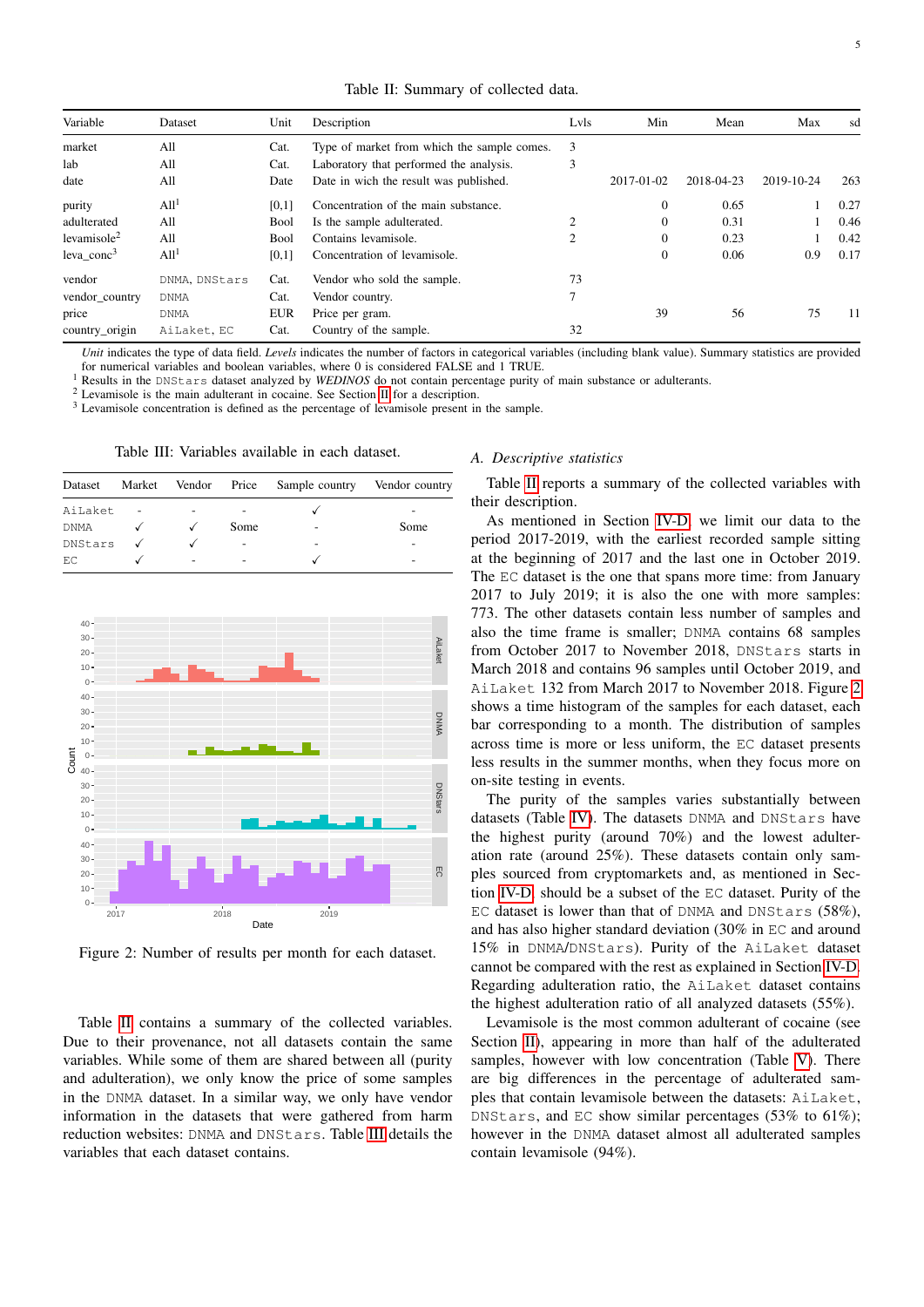<span id="page-5-0"></span>Table IV: Purity and adulteration rate per dataset.

| Dataset     | Mean purity $\pm$ SD | Adulteration rate |
|-------------|----------------------|-------------------|
| AiLaket     |                      | 55\% (73/132)     |
| <b>DNMA</b> | $71 + 17\%$          | $24\%$ (16/68)    |
| DNStars     | $73 + 14\%$          | $26\%$ (25/96)    |
| ЕC          | $58 + 30\%$          | 38% (290/773)     |

<span id="page-5-1"></span>Table V: Percentage of adulterated samples that contain levamisole and its concentration.

| Dataset | Levamisole     | Mean concentration $\pm$ SD |
|---------|----------------|-----------------------------|
| AiLaket | 53\% (39/73)   | -                           |
| DNMA    | 94\% (15/16)   | $2 + 6\%$                   |
| DNStars | 56% (14/25)    | $1 + 3\%$                   |
| ЕC      | 61\% (178/290) | $7 + 19\%$                  |

The datasets DNMA and DNStars contain the name of the vendor who sold the substance. This is public information that a prospective buyer can research. Most of the vendors appear only once, however there is a small group of vendors with more than 2 analyzed samples that account for more than half of the total analyzed samples (25% of the vendors account for 56% of the samples). In terms of pricing, there are 25 samples from the DNMA dataset with price per gram information. The price distribution is uniformly distributed between the minimum of 39 EUR per gram and the maximum of 75.

The country with more vendors is the US (12), followed by The Netherlands (6), and Germany (3). The rest of the represented countries are France, Norway, and the UK; with one vendor. The geographical analysis of the data (Figure [3\)](#page-5-2) shows that most of the analyzed samples come from countries in the western hemisphere, with a majority coming from Europe and North America. Africa, the Middle East, and Southeast Asia have no data. Even though the total number of countries represented in the data is high (31), their representation is not uniform: United Kingdom with 213 and the United States with 170 are the countries with more results, but the median number of results per country is only 5.

# *B. Are there differences between the quality of cocaine samples traded in traditional markets and those available through cryptomarkets?*

A first look at the aggregate statistics of cryptomarkets and non-cryptomarkets data shows that there is no significant difference in purity between cryptomarkets and no cryptomarkets, and a minimal difference of only 5% in case of adulteration rates (Table [VI\)](#page-5-3). The purity distribution also shows a similar pattern in both cryptomarkets and no cryptomarkets (Figure [4\)](#page-6-1).

These similarities also occur in adulteration: the percentage of adulterated samples sourced from cryptomarkets that contain levamisole is almost the same as in samples sourced from traditional drug markets. The concentration of levamisole in the samples is also very similar (Table [VII\)](#page-6-2). The distribution of levamisole concentration shows that most of the samples containing levamisole do so in a low concentration. There

<span id="page-5-2"></span>

Dataset: AiLaket, EC.

<span id="page-5-3"></span>Figure 3: Number of samples per country of origin.

Table VI: Purity and adulteration per market.

| Market                            | Mean purity $\pm$ SD       | Adulteration rate              |
|-----------------------------------|----------------------------|--------------------------------|
| Cryptomarkets<br>No cryptomarkets | $59 + 29\%$<br>$58 + 30\%$ | 34% (131/381)<br>39% (111/286) |
| $\Gamma$ Dotacat: $\Gamma \cap$   |                            |                                |

Dataset: EC.

is however another (smaller) peak in the distribution of levamisole concentration both in cryptomarkets and traditional drug markets with levamisole concentrations higher than 50% (Figure [5\)](#page-6-3).

We do not have price per gram data for cocaine sourced from traditional markets. However, in cryptomarkets, price per gram is not an indicator of quality, as shown in Figure [6.](#page-6-4)

# *C. Does the quality of cocaine samples depend on its geographical provenance?*

As cryptomarkets offer a global drug market, we would expect to see a decrease in the importance of geographical factors in the quality of cocaine sourced from cryptomarkets.

Analyzing samples from different countries, we can see that in 3 of the top 4 countries with more analyzed samples, the purity is very similar between all of them, be it sourced from cryptomarkets or traditional markets (Figure [7,](#page-7-0) Table [XII](#page-11-0) for the complete data). In the US however, cocaine sourced from cryptomarkets is of significant higher purity.

The percentage of adulterated samples stays at a similar level in Canada, Germany and UK, with differences inside each country of at most 6% between cryptomarkets and traditional markets (Figure [8\)](#page-7-1). There are however, significant differences between countries: in Canada the percentage of adulterated samples is just 24%, while in Germany is around 40%. In the US, the percentage of adulteration in cryptomarkets is 20 points lower than in traditional markets. The percentage of adulterated samples that contain levamisole is much higher in the US than in the other countries, both in cryptomarkets and no cryptomarkets, as well as its concentration (Table [VIII\)](#page-7-2).

A possible reason for these results is that users in cryptomarkets buy from vendors in their own country. Using the results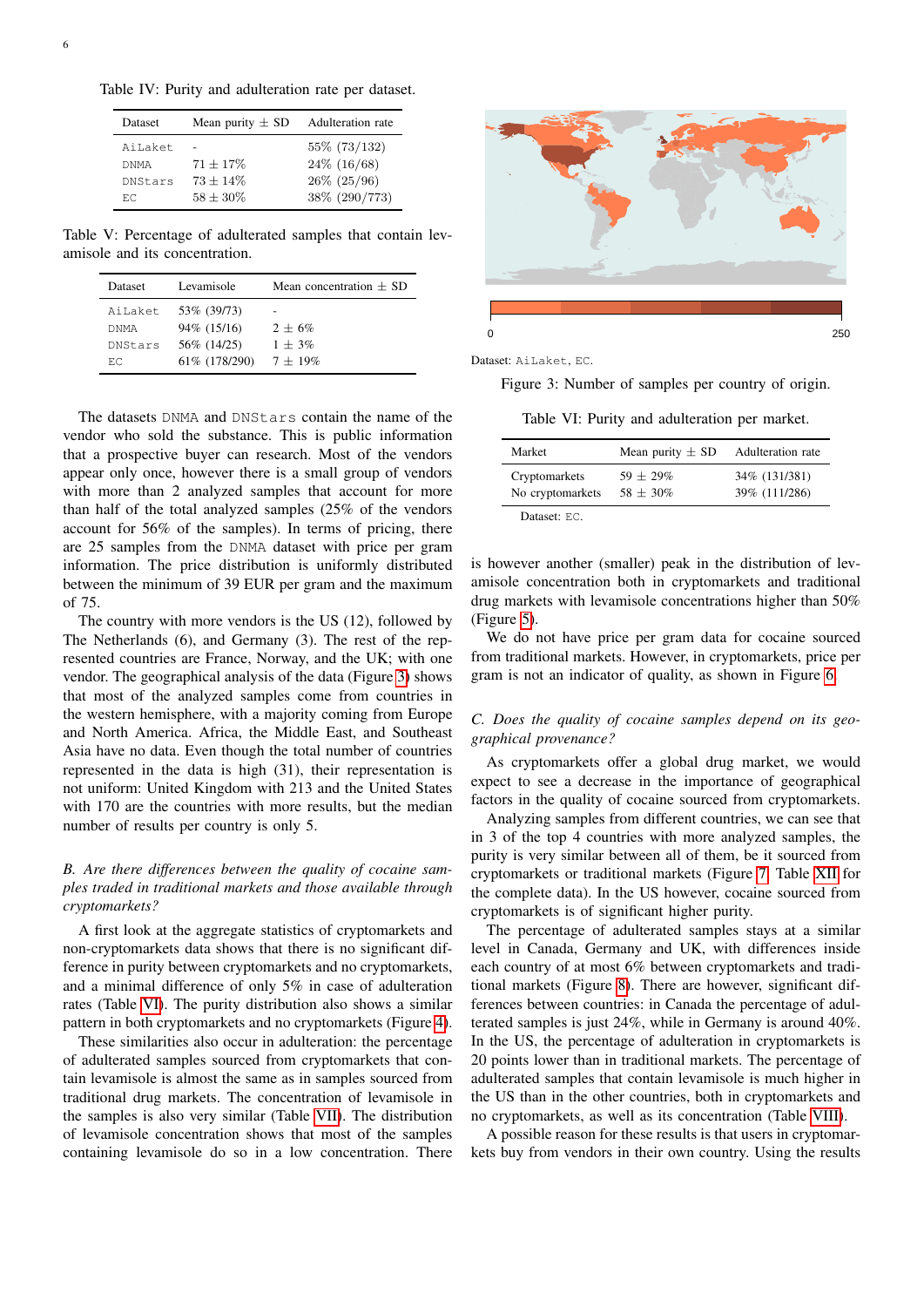<span id="page-6-1"></span>

Dataset: EC.

Figure 4: Purity distribution for cryptomarkets and no cryptomarkets.

<span id="page-6-2"></span>Table VII: Percentage of adulterated samples that contain levamisole and its concentration.

| Market           | Levamisole      | Mean concentration $\pm$ SD |
|------------------|-----------------|-----------------------------|
| Cryptomarkets    | $61\%$ (80/131) | $7 \pm 19\%$                |
| No cryptomarkets | 59% (66/111)    | $6 \pm 18\%$                |

Dataset: EC.

from DNMA that we were able to match to samples in EC, we can see the links between users and vendors in cryptomarkets. Figure [9](#page-7-3) shows the origin countries—the ones with colors—, in which the vendor is located, and the country of destination, the country of the user. The width of the link is proportional to the amount of samples that follow the same route. We can see that the more represented countries are also those with more vendors (US and The Netherlands). Most of the trade of US-based vendors is to users also in the US except for some overseas trade with the UK. Vendors in The Netherlands have trades with Germany, Austria, and the UK, as well as overseas with the US and Canada.

The price information in the DNMA dataset shows a difference of 30 EUR in price per gram between the cheapest country (France) and the most expensive (UK), as shown in Table [IX.](#page-8-0)

# *D. How quality of cocaine samples sourced from cryptomarkets vary across vendors?*

One reason for using cryptomarkets cited by users [\[9\]](#page-9-8) is the possibility of researching vendors and make an informed purchase. This research may involve checking the reputation of the vendor in the cryptomarket's reputation system, read the reviews of the past purchases, and see test results of substances sold by the same vendor in the past in harm reduction websites.

As mentioned in Section [V-A,](#page-4-3) regarding the number of analyzed samples per vendor, there is a group of around 25%

<span id="page-6-3"></span>

Dataset: EC.

Figure 5: Levamisole concentration of samples that contain levamisole.

<span id="page-6-4"></span>

Dataset: DNMA.

Figure 6: Purity and price of samples from cryptomarkets

of vendors with more than 2 analyzed samples that account for 50% of all analyzed samples.

The results from the group of vendors with more analyzed samples show slightly higher purity than the other group (Table [X\)](#page-8-1). However, the difference in purity is very significant: the samples from the more analyzed vendors are characterized by an adulteration rate 25 points lower than samples from vendors with fewer analyzed samples.

Regarding the adulterants present, in the group of more analyzed vendors the percentage of adulterated samples that contained levamisole is almost 20 points higher than for the other group of vendors Table [XI.](#page-8-2) The levamisole concentration, however, is lower (Figure [10\)](#page-8-3).

## VI. DISCUSSION

<span id="page-6-0"></span>*1) Are there differences between the quality of cocaine samples traded in traditional markets and those available through cryptomarkets?:* We found that cryptomarkets by themselves do not offer a significant difference in terms of quality with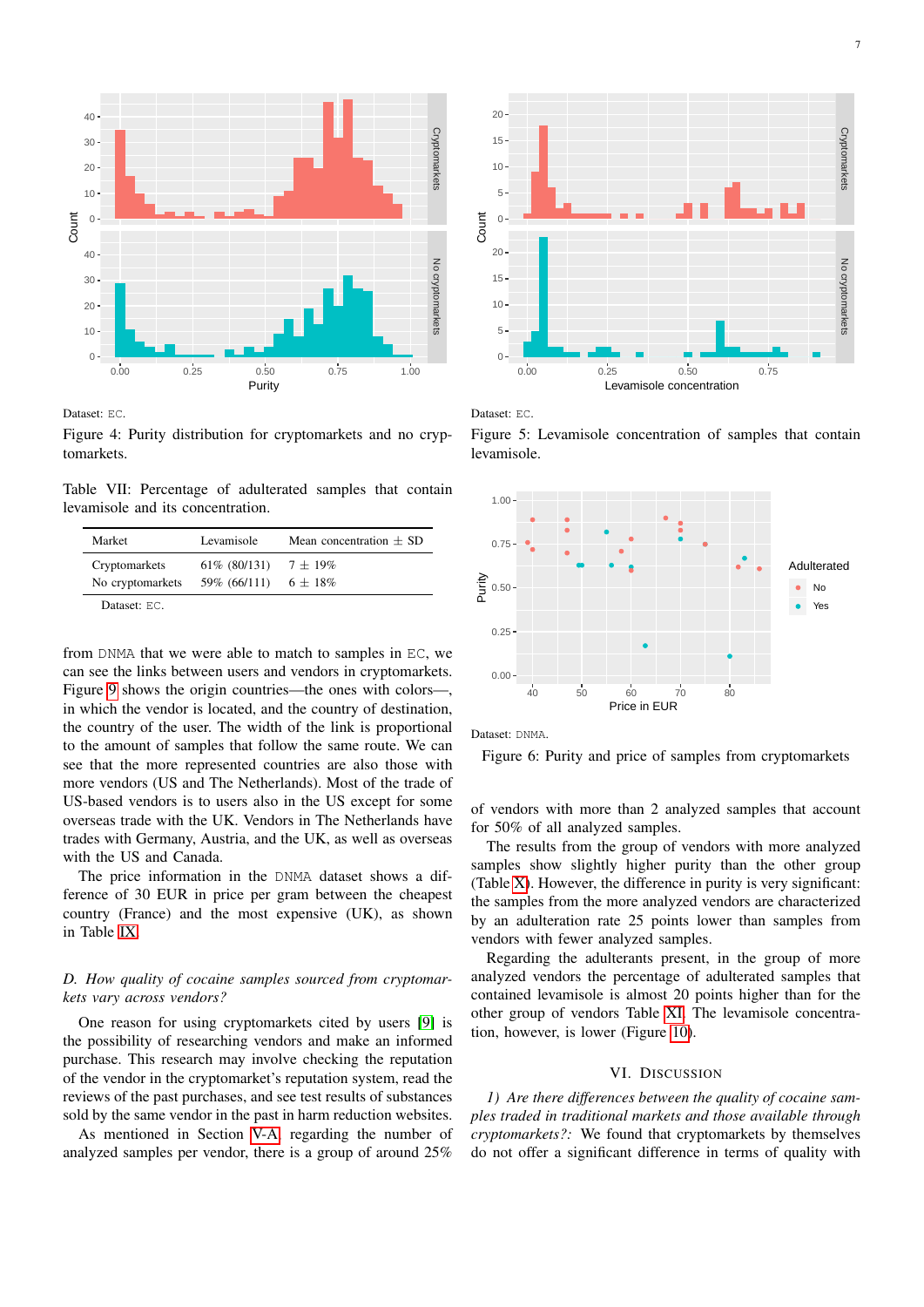$\overline{\phantom{a}}$  Cryptomarkets  $\overline{\phantom{a}}$  No cryptomarkets

<span id="page-7-0"></span>

Dataset: EC.

Figure 7: Difference in purity between samples from different countries.

<span id="page-7-1"></span>

Dataset: EC.

Figure 8: Difference in adulteration between samples from different countries.

respect to traditional markets. The mean purity and adulteration rate are comparable, with a marginal difference of 5% in adulteration that favors cryptomarkets. The distribution of purity is also very similar for both cryptomarkets and traditional markets.

*2) Does the quality of cocaine samples depend on its geographical provenance?:* Yes, furthermore the important variation of quality between countries seems to suggests that most users tend to buy from vendors in their own country likely due to security reasons, as packages within the same country will go over less controls. Reduced delivery times may also play a large role in this effect, as drug users may be particularly sensitive to short delivery times both in terms of reduced risk, as well as a consequence of addiction to the drug. This means that cryptomarkets do not tend to work as the "global market" that they look like, but rather a digital way of contacting dealers in the same country. These findings

<span id="page-7-2"></span>Table VIII: Percentage of adulterated samples that contain levamisole and its concentration per vendor country.

| Country              | Market           | Levamisole   | Mean<br>concentration<br>$+$ SD |
|----------------------|------------------|--------------|---------------------------------|
| Canada               | Cryptomarkets    | 50\% (3/6)   | $5 + 18\%$                      |
| Canada               | No cryptomarkets | $40\%$ (2/5) | $6 + 17\%$                      |
| Germany              | Cryptomarkets    | 56% (10/18)  | $7 + 20\%$                      |
| Germany              | No cryptomarkets | 47\% (7/15)  | $4 + 11\%$                      |
| United Kingdom       | Cryptomarkets    | 61% (22/36)  | $5 + 17\%$                      |
| United Kingdom       | No cryptomarkets | 55% (12/22)  | $2 + 8\%$                       |
| <b>United States</b> | Cryptomarkets    | 82\% (32/39) | $12 + 24\%$                     |
| <b>United States</b> | No cryptomarkets | 83% (24/29)  | $20 + 29\%$                     |

Dataset: EC.

<span id="page-7-3"></span>

Dataset: DNMA, EC.

Figure 9: Countries of origin and destination of the analyzed samples  $(n = 25)$ .

suggest that cryptomarkets appear in the "last mile" of the supply route, as suggested by other studies [\[33\]](#page-10-6), replacing street dealers but not modifying the existing global supply routes.<sup>[1](#page-7-4)</sup>

Levamisole is also closely tied to the country of origin of the sample, the differences in percentage of adulterated samples that contain levamisole between cryptomarkets and no cryptomarkets in the same country are at most 10%, while the differences between countries go as high as the 40 points difference between Canada and the US (Table [VIII\)](#page-7-2). This suggests that adulteration may be a heavily geographicaldependent phenomenon in cryptomarkets, with relatively stable adulteration rates within the same country, and high

<span id="page-7-4"></span> $1$ Most of the data used in the analysis come from countries in Europe and North America. The language barrier–most cryptomarkets are in English may be one of the reasons why countries in the Eastern hemisphere are underrepresented in the data.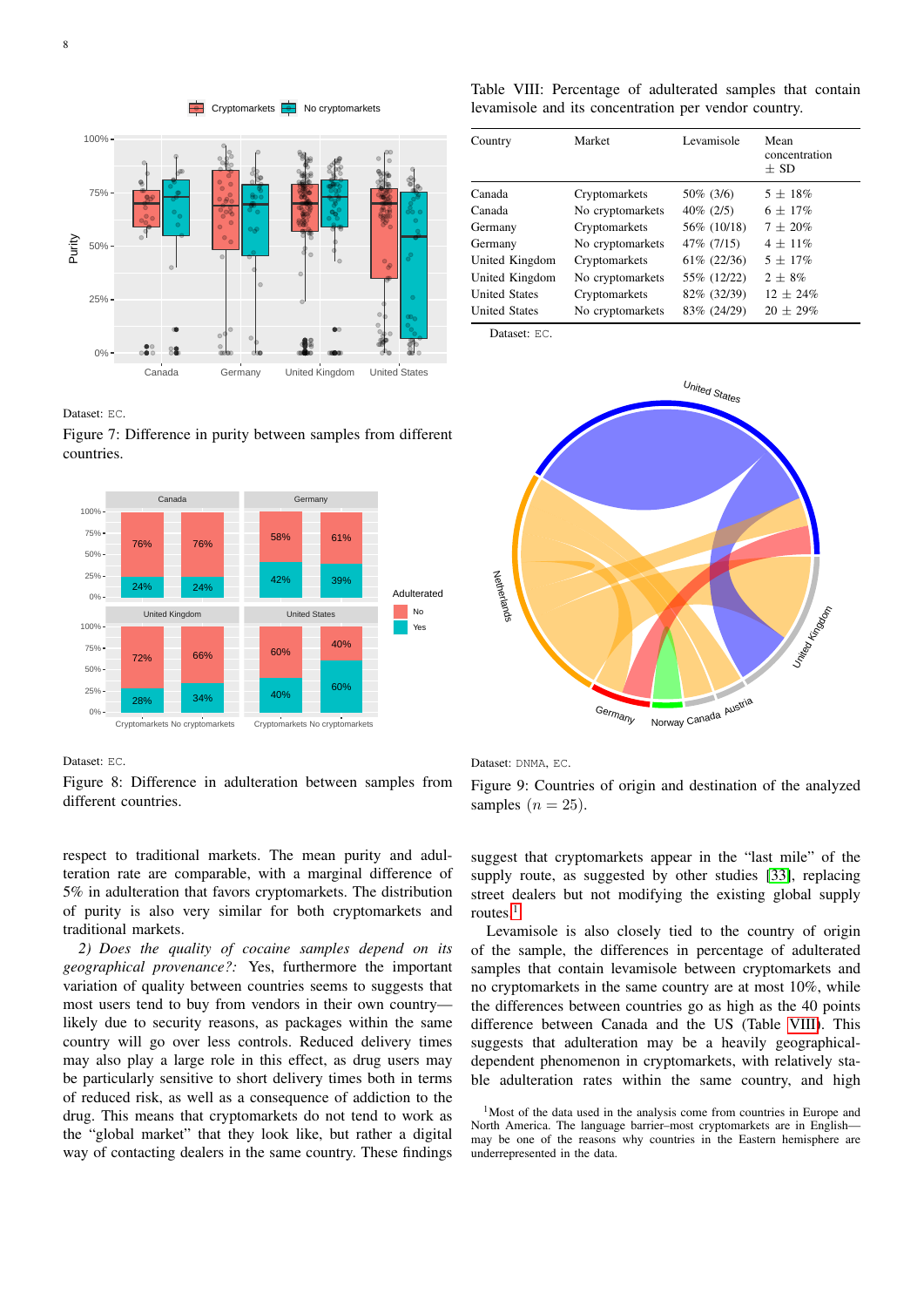<span id="page-8-0"></span>Table IX: Price per gram per vendor country (cryptomarkets).

| Vendor country       | Mean price $\pm$ SD (EUR) |
|----------------------|---------------------------|
| France               | $39 + 0$                  |
| Germany              | $66 + 14$                 |
| <b>Netherlands</b>   | $49 + 8$                  |
| Norway               | $68 + 0$                  |
| United Kingdom       | $70 + 0$                  |
| <b>United States</b> | $57 + 9$                  |

Dataset: DNMA.

<span id="page-8-1"></span>Table X: Difference in purity and adulteration by number of analyzed samples per vendor.

| Vendor analysis                  | Mean purity $\pm$ SD       | Adulteration rate          |
|----------------------------------|----------------------------|----------------------------|
| $1 \text{ or } 2$<br>More than 2 | $69 + 18\%$<br>$75 + 12\%$ | 39% (28/72)<br>14% (13/92) |
|                                  |                            |                            |

Dataset: DNMA, DNStars.

across-country variance. Matching this results to our previous observation on drug provenance being often the same as user location, further stresses the low relative importance of drug quality when making a purchase decision, even when testing facilities are readily available [\[27\]](#page-10-0): if the opposite were true, users from high-adulteration countries should tend to purchase more from vendors located at low-adulteration countries. Nonetheless, we observe trades happening between users and vendors of different countries, as seen in Figure [9,](#page-7-3) but their relative frequency is too low to 'normalize' an otherwise very wide difference in adulteration rate across countries.

A direct comparison with the other studies that have analyzed purity and adulteration in cryptomarkets is difficult to make, as the periods of analysis are different and drug quality presents important variation over time [\[25\]](#page-9-25).

However, our findings are similar as those of [\[11\]](#page-9-10), in that we did not find significant differences in quality between samples from cryptomarkets and traditional markets, and contrast with those of [\[12\]](#page-9-11), where they did find that samples from cryptomarkets had higher purity and lower adulteration rates.

Regarding the purity results, our aggregated results from cryptomarkets look similar to those in [\[11\]](#page-9-10) (collected in The Netherlands from 2013 to 2016) with a mean purity between 50% and 60%, and are lower than the ones in [\[12\]](#page-9-11) (international data from 2014-2015) with 71%. Adulteration rates however, are more consistent with the findings in [\[12\]](#page-9-11) with an adulteration rate of around 50% and much lower than those reported in [\[11\]](#page-9-10) between 70% and 82%. This differences in purity and adulteration rates highlight the variation of quality with time and location.

*3) How quality of cocaine samples sourced from cryptomarkets vary across vendors?:* In our interview, Dr. Caudevilla painted an interesting landscape for drug markets where cryptomarkets account for a small number of the overall transactions but have an incredible potential. He also reported a clear interest in harm reduction from users, who were informed customers that did their research and compared between vendors and reviews prior to buying the drugs, and from administrators, who reacted promptly to alerts raised

<span id="page-8-2"></span>

<span id="page-8-3"></span>

Dataset: DNMA, DNStars.

Figure 10: Levamisole histogram per vendor group for samples that contain levamisole.

upon finding dangerous substances in samples analyzed from the market.

We found that informed customers that check harm reduction websites and compare vendors may get a substantial benefit from doing so, as adulteration rate across the more analyzed vendors was only 14%, substantially lower than the 39% average in cryptomarkets. This is a clear benefit of cryptomarkets, as this comparison would be much more difficult in traditional markets. This highlights the potential of harm-reduction services in incentivizing trade of less harmful drugs in the cryptomarkets, as users become empowered with authoritative evaluations of drug quality ahead of consumption and, importantly, purchase. In turn, this may push drug vendors in the cryptomarkets toward higher-quality products to avoid being pushed out of the market due to the quality controls.

However, harm reduction websites collecting information about drug testing are usually short-lived and have downtime issues. At the time of writing (December 2019), DNStars has closed and there has been no new results posted in DNMA in the last few months. This limits the opportunities for users to check past analysis of vendors and make an informed choice. These websites act as a proxy between final users and analysis laboratories and cover the fees of the analysis; the reliability of these services however is unclear, as we have been unable to match all of their data to the corresponding laboratory records. This may pose operative limitations to the 'normalizing' effects of harm-reduction services in the underground, as low availability and fragmentation across multiple platforms may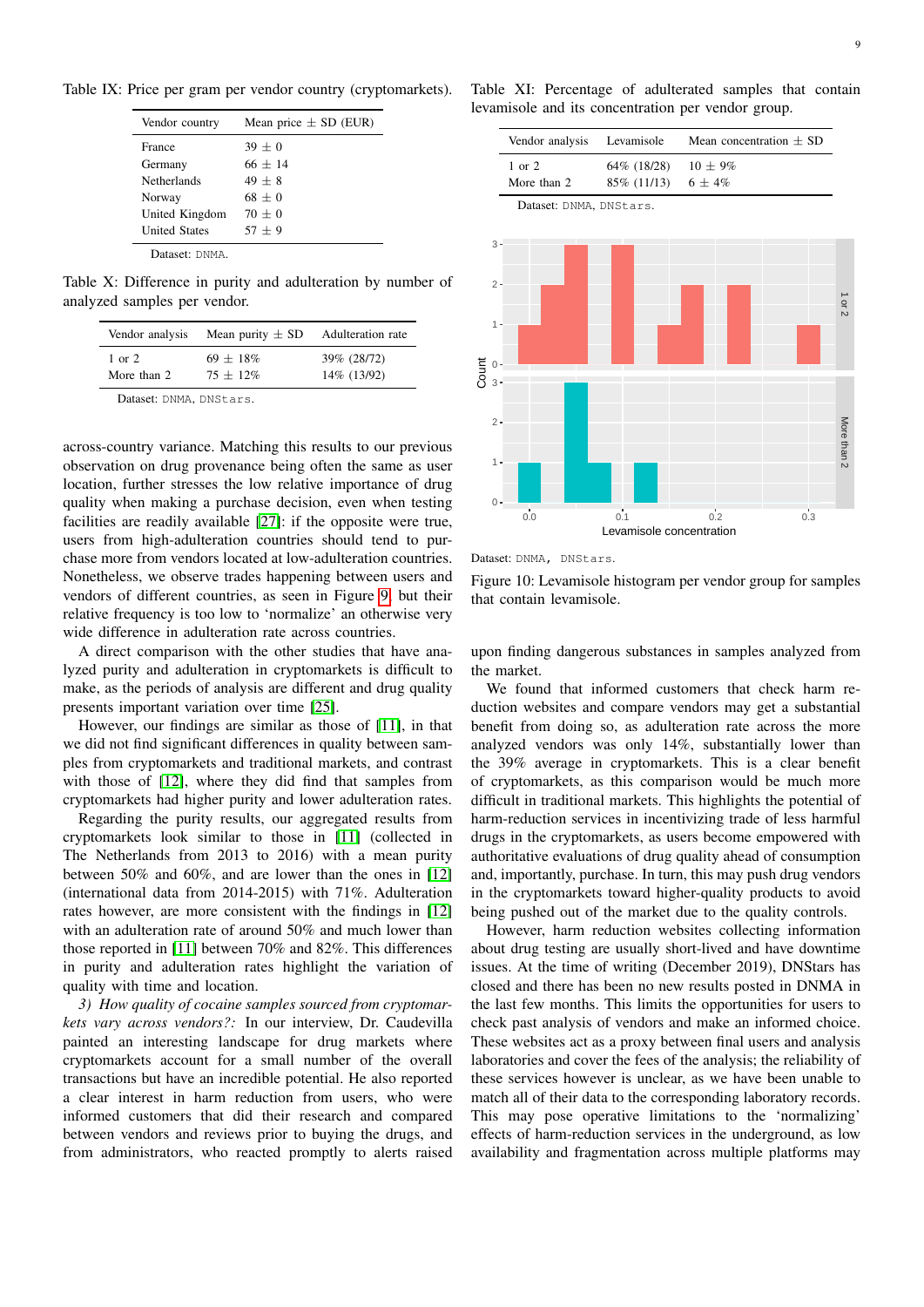#### *A. Limitations*

Our study focuses in cocaine, other drugs may behave differently in cryptomarkets and traditional markets.

In their website, Energy Control remarks that their service cannot be used to endorse the quality of any vendor and that it is only offered as a service for final users. Apart from legal reasons, this is because they cannot be sure that the sample they analyzed and other samples sold afterwards by the same vendor are part of the same batch and have been through the same treatment. Similar limitations apply to this study, as we cannot be certain that the vendor that a certain user listed in their request is actually the vendor who sold them the substance and the quality of samples from the same vendor could vary, as often the vendors are not producers and have little knowledge about the quality of the product themselves (see Section [II\)](#page-1-0). Moreover, these services could be used by vendors to improve their reputation by posing as users and sending samples that they know are higher quality than they usually sell. Likewise, they could send an adulterated sample and say that they bought it from a rival vendor. Despite this, nothing in the forums of DNMA or the DNStars website seemed to suggest that such behaviors were occurring.

# *B. Future work*

It would be possible to extend the findings in this study to include the reputation systems of cryptomarkets, linking the reputation of vendors and the analysis of their products. Unfortunately, the instability of cryptomarkets made this data collection impossible for this work.

# VII. CONCLUSION

<span id="page-9-12"></span>This study highlights the difficulty of analyzing the quality of illegal drugs in different markets (traditional and cryptomarkets). Harm reduction organizations that offer drug checking service are currently the only source of information on this topic for users.

We extend the literature of cryptomarkets and drug analysis and quantify the effect in expected drug quality of the new factors enabled by cryptomarkets: the benefit of making an informed purchase from a vendor that is analyzed often accounts for a decrease of 25% in the adulteration ratio and an increase of 6% in purity.

We also find that cocaine purchased in cryptomarkets is not of higher quality than cocaine purchased in traditional markets, and that there is a stronger correlation between the quality and the country of origin of the sample than there is between the quality and the market in which the drug was purchased.

#### **REFERENCES**

- <span id="page-9-0"></span>[1] N. Christin, "Traveling the Silk Road: A measurement analysis of a large anonymous online marketplace," in *Proceedings of the 22nd International Conference on World Wide Web*. ACM, May 2013, pp. 213–224.
- <span id="page-9-1"></span>[2] D. Kar and J. Spanjers, "Transnational crime and the developing world," *Washington: Global Financial Integrity. Retrieved on May*, vol. 30, p. 2019, 2017.
- <span id="page-9-2"></span>[3] European Monitoring Centre for Drugs an and Europol, "EU Drug Markets Report 2019," EMCDDA, Tech. Rep., 2019.
- <span id="page-9-3"></span>[4] S. Rense, "America the Beautiful: These 11 States Let You Smoke Recreational Weed," https://www.esquire.com/lifestyle/a21719186/allstates-that-legalized-weed-in-us/, Jun. 2019.
- <span id="page-9-4"></span>[5] T. M. Brunt, C. Nagy, A. Bücheli, D. Martins, M. Ugarte, C. Beduwe, and M. Ventura Vilamala, "Drug testing in Europe: Monitoring results of the Trans European Drug Information (TEDI) project: Drug testing in Europe," *Drug Testing and Analysis*, vol. 9, no. 2, pp. 188–198, Feb. 2017.
- <span id="page-9-5"></span>[6] D. Dowell, R. K. Noonan, and D. Houry, "Underlying Factors in Drug Overdose Deaths," *JAMA*, vol. 318, no. 23, p. 2295, Dec. 2017.
- <span id="page-9-6"></span>[7] I. Evrard, S. Legleye, and A. Cadet-Taïrou, "Composition, purity and perceived quality of street cocaine in France," *International Journal of Drug Policy*, vol. 21, no. 5, pp. 399–406, Sep. 2010.
- <span id="page-9-7"></span>[8] M. C. van Hout and T. Bingham, "'Silk Road', the virtual drug marketplace: A single case study of user experiences," *International Journal of Drug Policy*, vol. 24, no. 5, pp. 385–391, Sep. 2013.
- <span id="page-9-8"></span>[9] ——, "Surfing the Silk Road: A study of users' experiences," *International Journal of Drug Policy*, vol. 24, no. 6, pp. 524–529, Nov. 2013.
- <span id="page-9-9"></span>[10] ——, "Responsible vendors, intelligent consumers: Silk Road, the online revolution in drug trading," *International Journal of Drug Policy*, vol. 25, no. 2, pp. 183–189, Mar. 2014.
- <span id="page-9-10"></span>[11] D. van der Gouwe, T. M. Brunt, M. van Laar, and P. van der Pol, "Purity, adulteration and price of drugs bought on-line versus off-line in the Netherlands," *Addiction*, vol. 112, no. 4, pp. 640–648, Apr. 2017.
- <span id="page-9-11"></span>[12] F. Caudevilla, M. Ventura, I. Fornís, M. J. Barratt, C. Vidal, C. G. lladanosa, P. Quintana, A. Muñoz, and N. Calzada, "Results of an international drug testing service for cryptomarket users," *International Journal of Drug Policy*, vol. 35, pp. 38–41, Sep. 2016.
- <span id="page-9-13"></span>[13] A. L. Bretteville-Jensen, C. C. Storti, T. Kattau, S. Mikulic, F. Trigueiros, F. Papamalis, L. Piscociu, and S. Tsarev, *Public Expenditure on Supply Reduction Policies*. European Monitoring Center for Drugs and Drug Addiction (EMCDDA), 2017.
- <span id="page-9-14"></span>[14] Trans European Drugs Information (TEDI) workgroup, "Factsheet on drug checking in Europe," Oct. 2011.
- <span id="page-9-15"></span>[15] "Cocaína-adulterada-con-levamisol-posibles-implicacioneshttps://energycontrol-international.org/wpcontent/uploads/2016/04/Coca%c3%adna-adulterada-con-levamisolposibles-implicaciones-cl%c3%adnicas.pdf, Jul. 2019.
- <span id="page-9-16"></span>[16] P. Quintana, M. Ventura, M. Grifell, A. Palma, L. Galindo, I. Fornís, C. Gil, X. Carbón, F. Caudevilla, M. Farré, and M. Torrens, "The hidden web and the fentanyl problem: Detection of ocfentanil as an adulterant in heroin," *International Journal of Drug Policy*, vol. 40, pp. 78–83, Feb. 2017.
- <span id="page-9-17"></span>[17] Y. Peck, A. R. Clough, P. N. Culshaw, and M. J. Liddell, "Multi-drug cocktails: Impurities in commonly used illicit drugs seized by police in Queensland, Australia," *Drug and Alcohol Dependence*, vol. 201, pp. 49–57, Aug. 2019.
- <span id="page-9-18"></span>[18] S. Martello, M. Pieri, C. Ialongo, S. Pignalosa, G. Noce, F. Vernich, C. Russo, F. Mineo, S. Bernardini, and L. T. Marsella, "Levamisole in Illicit Trafficking Cocaine Seized: A One-Year Study," *Journal of Psychoactive Drugs*, vol. 49, no. 5, pp. 408–412, 2017 Nov-Dec.
- <span id="page-9-19"></span>[19] T. M. Brunt, J. van den Berg, E. Pennings, and B. Venhuis, "Adverse effects of levamisole in cocaine users: A review and risk assessment," *Archives of Toxicology*, vol. 91, no. 6, pp. 2303–2313, Jun. 2017.
- <span id="page-9-20"></span>[20] J. S. Thompson, J. M. Herbick, L. W. Klassen, C. D. Severson, V. L. Overlin, J. W. Blaschke, M. A. Silverman, and C. L. Vogel, "Studies on levamisole–induced agranulocytosis," *Blood*, vol. 56, no. 3, pp. 388–396, Sep. 1980.
- <span id="page-9-21"></span>[21] A. Larocque and R. S. Hoffman, "Levamisole in cocaine: Unexpected news from an old acquaintance," *Clinical Toxicology*, vol. 50, no. 4, pp. 231–241, Apr. 2012.
- <span id="page-9-22"></span>[22] Royal Society for Public Health, "Drug safety testing at festivals and night clubs," Royal Society for Public Health (RSPH), Tech. Rep., Jun. 2017.
- <span id="page-9-23"></span>[23] "Energy Control International," https://energycontrol-international.org/.
- <span id="page-9-24"></span>[24] "EMCDDA," http://www.emcdda.europa.eu/, 2019.
- <span id="page-9-25"></span>[25] M. d. L. Á. Villar Núñez, J. Sánchez Morcillo, and M. A. Ruíz Martínez, "Purity and adulteration in cocaine seizures and drug market inspection in Galicia (Spain) across an eight-year period," *Drug Testing and Analysis*, vol. 10, no. 2, pp. 381–391, Feb. 2018.
- <span id="page-9-26"></span>[26] P. Verri, C. Rustichelli, A. Ferrari, F. Marchesi, C. Baraldi, M. Licata, D. Vandelli, F. Palazzoli, F. Potì, and E. Silingardi, "Seizures of illicit substances for personal use in two Italian provinces: Analysis of trends by type and purity from 2008 to 2017," *Substance Abuse Treatment, Prevention, and Policy*, vol. 14, no. 1, p. 41, Sep. 2019.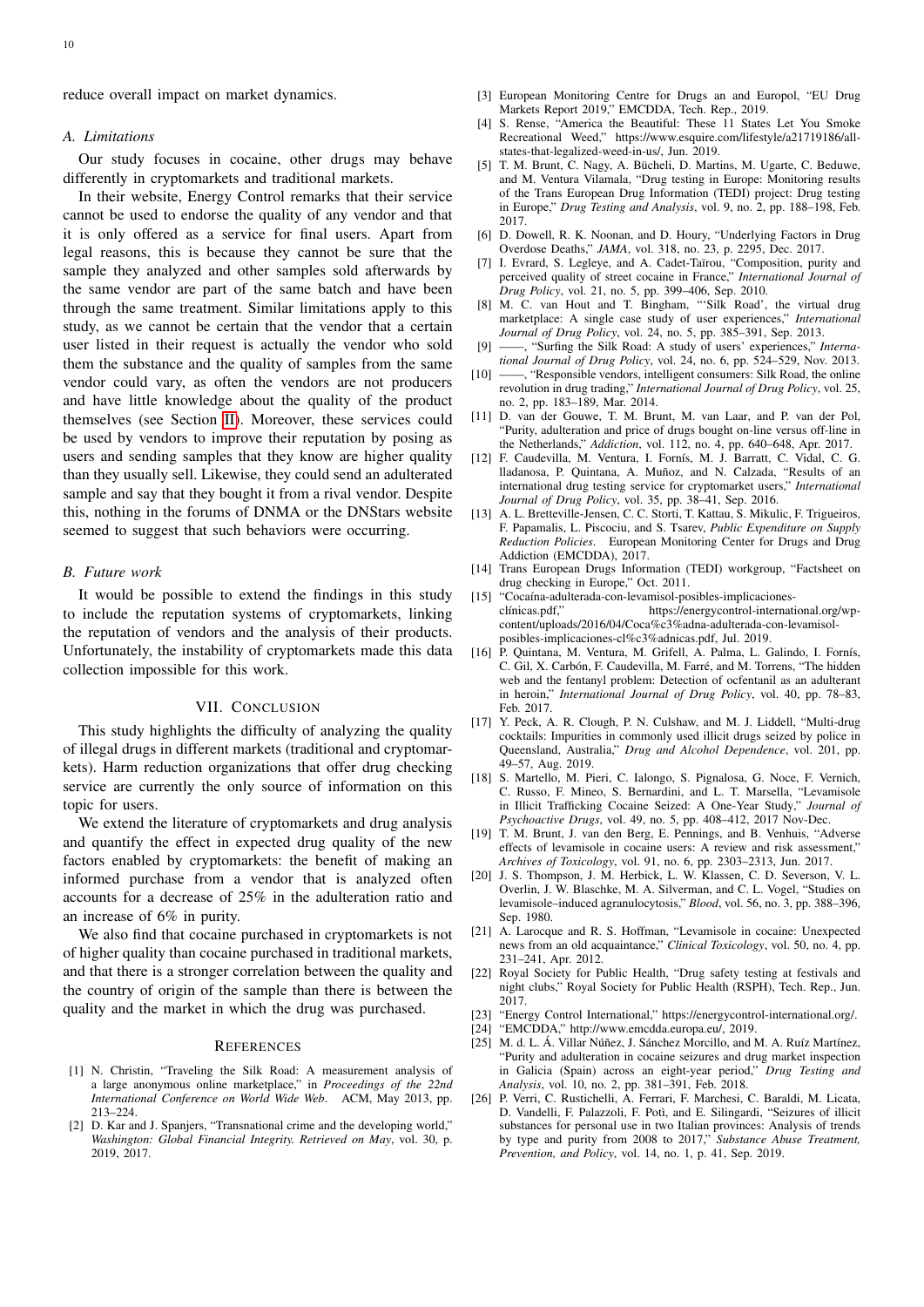- <span id="page-10-0"></span>[27] P. Reuter and J. P. Caulkins, "Illegal 'lemons': Price dispersion in cocaine and heroin markets," *Bulletin on Narcotics*, vol. 56, no. 1-2, pp. 141–165, 2004.
- <span id="page-10-1"></span>[28] K. Soska and N. Christin, "Measuring the Longitudinal Evolution of the Online Anonymous Marketplace Ecosystem." in *USENIX Security Symposium*, 2015, pp. 33–48.
- <span id="page-10-2"></span>[29] J. Aldridge and D. Décary-Hétu, "Not an 'Ebay for Drugs': The Cryptomarket 'Silk Road' as a Paradigm Shifting Criminal Innovation," Social Science Research Network, Rochester, NY, SSRN Scholarly Paper, May 2014.
- <span id="page-10-3"></span>[30] F. Caudevilla, Tuidara, Felix, I. Fornís, C. Gil, A. Muñoz, M. Ventura, and C. Vidal, "Fentanyl and fentanyl derivatives (1): Adulterated heroin samples from cryptomarkets," Energy Control International (ABD), Technical Reports, Apr. 2018.
- <span id="page-10-4"></span>[31] "WEDINOS: Welsh Emerging Drugs and Identification of Novel Substances," https://www.wedinos.org/.
- <span id="page-10-5"></span>[32] "Ai Laket!" http://www.ailaket.com.
- <span id="page-10-6"></span>[33] M. Dittus, J. Wright, and M. Graham, "Platform Criminalism: The 'Last-Mile' Geography of the Darknet Market Supply Chain," *arXiv preprint arXiv:1712.10068*, 2017.